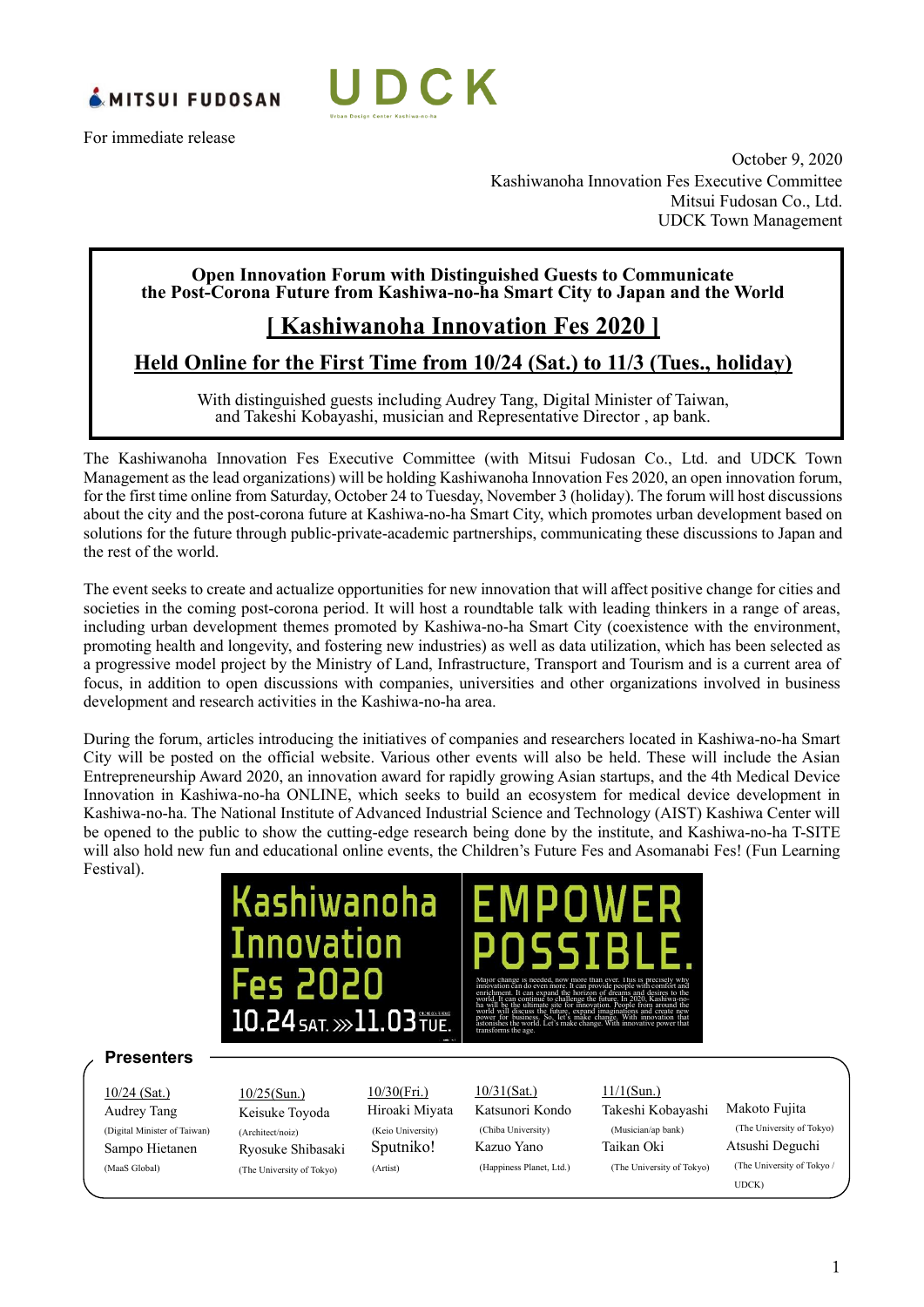#### ■ *Kashiwanoha Innovation Fes 2020**] Concept*

The concept for 2020 is "EMPOWER POSSIBLE." The event is intended to communicate, from Kashiwa-no-ha Smart City to Japan and the world, ideas on finding, expanding, and empowering possibilities in order to make cities and societies where people live their lives better, more enriching places in the post-corona future.

## **Kashiwanoha Innovation Fes 2020**  $10.24$  SAT.  $\gg$  11.03 TUE.

Major change is needed, now more than ever. This is precisely why<br>innovation can do even more. It can provide people with confort and<br>enrichment. It can expand the horizon of dreams and desires to the world.<br>It can continu

#### **■ [ Kashiwa-no-ha Innovation Fes 2020 ] Main Event**

The forum will host a roundtable talk with leading thinkers in a range of areas, including urban development themes promoted by Kashiwa-no-ha Smart City (coexistence with the environment, promoting health and longevity, and fostering new industries) as well as data utilization, which has been selected as a progressive model project by the Ministry of Land, Infrastructure, Transport and Tourism and is a current area of focus, in addition to open discussions with companies, universities and other organizations involved in business development and research activities in the Kashiwa-no-ha area.

#### **10/24 (Sat.)**

<**14:00 - Opening Talk** >

Audrey Tang, Digital Minister of Taiwan

<**16:00 - Roundtable Talk & Kashiwa-no-ha Discussion I**>

Sampo Hietanen, Founder and CEO, Maas Global

#### **10/25(Sun.)**

#### <**16:00 - Roundtable Talk & Kashiwa-no-ha Discussion II**>

Keisuke Toyoda, Architect / Co-founder, Partner of noiz / Co-founder, Partner of gluon / Visiting Professor, Institute of Industrial Science, The University of Tokyo

Ryosuke Shibasaki, Professor, Center for Spatial Information Science, The University of Tokyo

#### **10/30(Fri.)**

#### <**15:00 - Roundtable Talk & Kashiwa-no-ha Discussion III**>

Hiroaki Miyata, Professor of School of Medicine, Keio University. Project Professor of The University of Tokyo.

Sputniko!, Artist. Associate Professor, Tokyo University of the Arts Department of Design





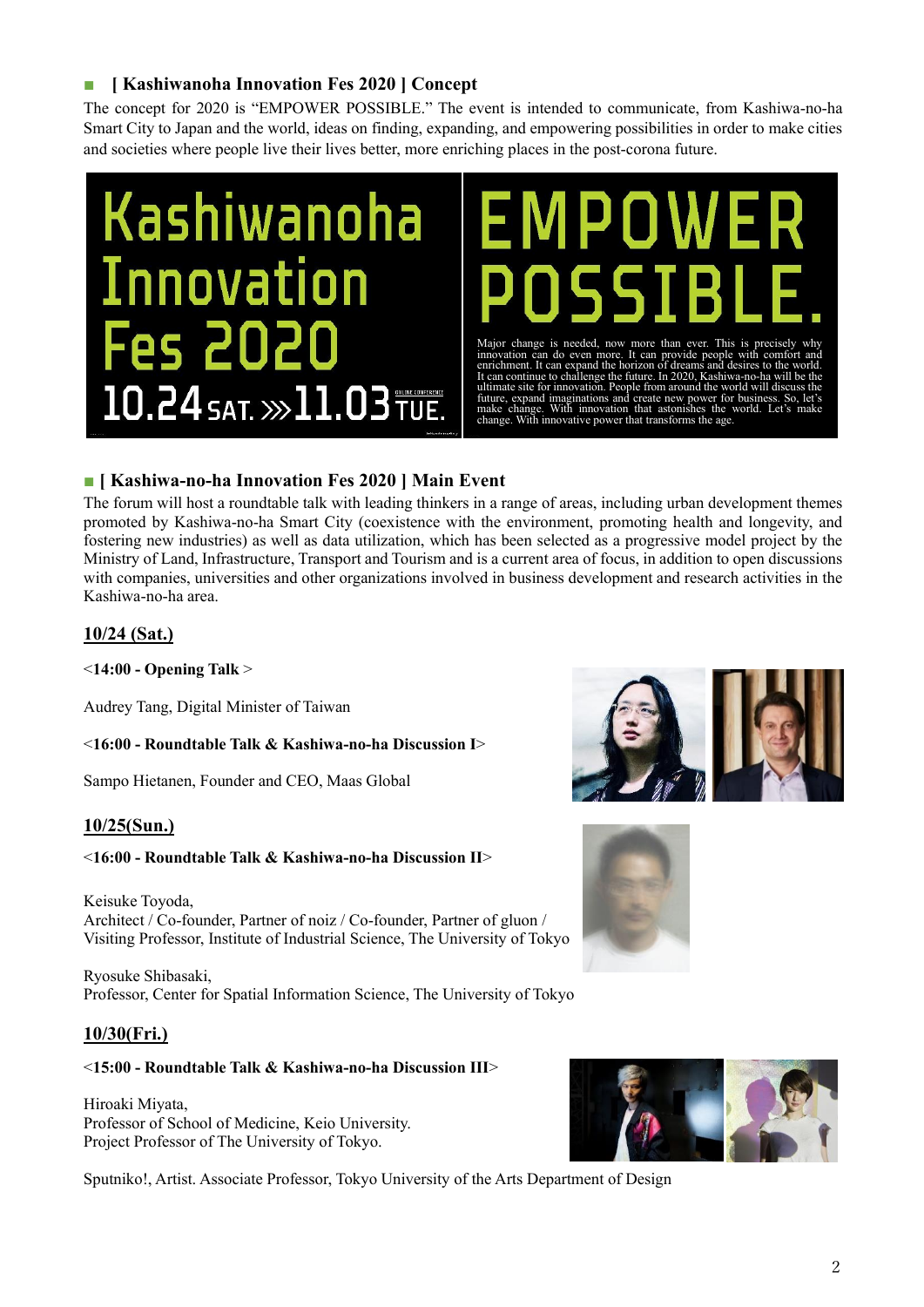#### ■ **[ Kashiwa-no-ha Innovation Fes 2020 ] Main Event**

#### **10/31(Sat.)**

#### <**16:00 - Roundtable Talk & Kashiwa-no-ha Discussion IV**>

#### Katsunori Kondo

Professor of Social Epidemiology and Health Policy, Department of Social Preventive Medical Sciences, Center for Preventive Medical Sciences and the Graduate School of Medicine, Chiba University.

Head of Department of Gerontological Evaluation, Center for Gerontology and Social Science, National Center for Geriatrics and Gerontology, Obu City, Aichi, Japan

#### Kazuo Yano,

Fellow, Hitachi, Ltd./CEO, Happiness Planet, Ltd.

#### **11/1(Sun.)**

#### <**15:00 - Roundtable Talk & Kashiwa-no-ha Discussion V**>

Takeshi Kobayashi, Musician/Representative Director, ap bank

Taikan Oki, Professor, Graduate School of Engineering, The University of Tokyo. Senior Vice-Rector, United Nations University, Japan.

#### <**18:00 - Closing Talk**>

Makoto Fujita, Distinguished Professor, The University of Tokyo

Atsushi Deguchi Professor/Vice-Dean, Graduate School of Frontier Sciences, The University of Tokyo President of Urban Design Center, Kashiwanoha (UDCK)

#### ■ **How to Participate in the [ Kashiwanoha Innovation Fes 2020 | Main Event**

**<Participation fee>** Free

**<Applications acceptance>** From October 9, 2020 (Fri.)

**<URL>** Apply by **registering in advance** on the official website.

URL: <https://kashiwanoha-innovation.jp/>





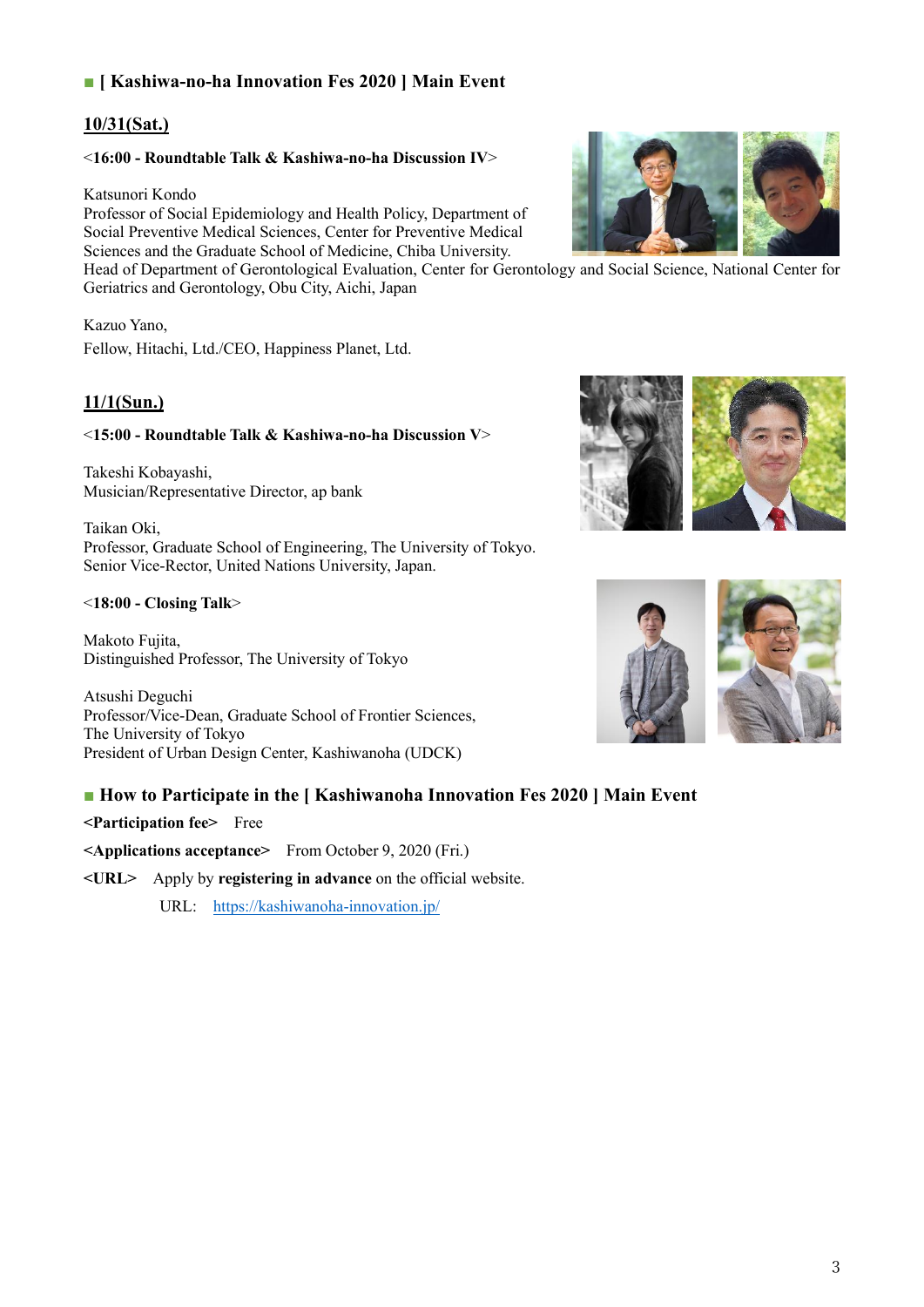#### ■ **[ Kashiwa-no-ha Innovation Fes 2020 ] Collaboration Event**

#### **10/24 (Sat.) - 10/25 (Sun.)**

#### **[ Children's Future Fes ]**

**"Find things you like!" Children play the leading role in this online festival filled with fun, and learning, too!**

# KASHIWANOHA T-SIT  $SAT.$  25 sur

#### 10/24 (Sat.) Timetable

| $14:00-$        | Opening – Warm-Ups                                                  | $(K - 3)$ |
|-----------------|---------------------------------------------------------------------|-----------|
| $14:30-15:00$   | Family Eurhythmics at Home with Live Musical and Rhythm Performance |           |
| $14:30-15:00$   | Torn Paper Art with Masa Kubota                                     |           |
| $15:00 - 16:00$ | <b>Online Picture Book Reading</b>                                  |           |
| $16:00 - 16:45$ | Collaboration Science Class: "Learn about Rice!"                    |           |
| $16:00 - 17:00$ | Yassan Troupe Storytelling                                          |           |
| $17:00 - 18:00$ | $\text{Closing} - \text{Kid's Disco}$                               |           |

#### 10/25 (Sun.) Timetable

| $9:30-$         | $Opening - Warm-Ups$                                                                          |
|-----------------|-----------------------------------------------------------------------------------------------|
| $10:00 - 15:30$ | Asomanabi Fes! @Online                                                                        |
| $12:00 - 13:00$ | Cheer for the Local Community! TanQ Cafeteria Special Edition                                 |
| $14:00 - 17:00$ | VIVITA Robocon Online 2020                                                                    |
| $16:00 - 17:00$ | Online Class with TanQ Gakusha President Yasunobu Hotsuki: "How Would You Walk with a Robot?" |
| 17:00–18:00     | Closing – Kid's Disco (Halloween Version)                                                     |

See the official website for how to participate and other information. URL[:https://store.tsite.jp/kashiwanoha/event/t-site/16222-1054141001.html](https://store.tsite.jp/kashiwanoha/event/t-site/16222-1054141001.html)

#### **10/25 (Sun.) [ Asomanabi Fes!]**

T-KIDS Share School was created in 2017 on the concept of "All the new learning is here." Asomanabi Fes @Online held in June to deliver this "new learning" to children nationwide was highly regarded and is now being held a second time.

It includes classes held regularly at T-KIDS, on space, philosophy, art, theater and more, as well as classes taught by pros in the field, including a biology expert and a real working magician!

There are 36 classes in total, even more than the previous time, with online participation possible from home.

See the official website for how to participate and other information. URL[:https://peraichi.com/landing\\_pages/view/asomanabifes202010](https://peraichi.com/landing_pages/view/asomanabifes202010)

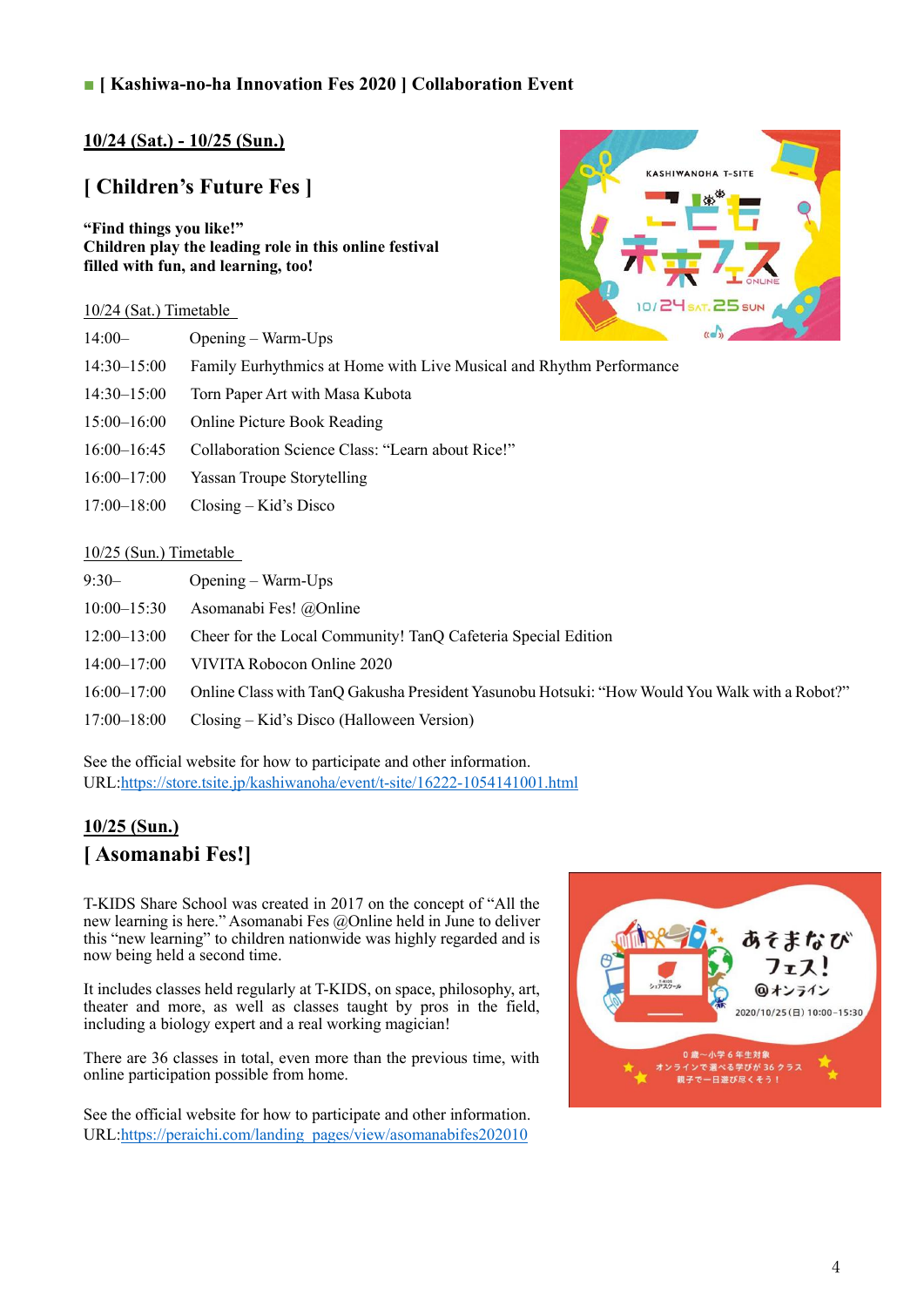#### ■**[ Kashiwa-no-ha Innovation Fes 2020 ] Collaboration Event**

#### **10/26 (Mon.)**

#### **[4th Medical Device Innovation in Kashiwa-no-ha ONLINE]**

**- Building an ecosystem for medical device development in Kashiwa-no-ha -**

**Located in the middle of the Tsukuba-Kashiwa-Hongo innovation corridor, Kashiwa-no-ha continues to develop as a cluster for Japan's leading-edge research institutes. This event was started with the aim of building an ecosystem in Kashiwa-no-ha for medical device innovation centering on the National Cancer Center Hospital East. It is being held this year online for the first time.**

#### **Overview**

| Date & time:<br>Format: | October 26, 2020 (Mon.) 15:50-19:30<br>Online (scheduled as a Zoom webinar)                                                                                                                                                                                                                       |
|-------------------------|---------------------------------------------------------------------------------------------------------------------------------------------------------------------------------------------------------------------------------------------------------------------------------------------------|
| Organized by:           | National Cancer Center Hospital East                                                                                                                                                                                                                                                              |
|                         | Organization for Small & Medium Enterprises and Regional Innovation, Kanto Headquarters                                                                                                                                                                                                           |
|                         | TX Entrepreneur Partners (TEP)                                                                                                                                                                                                                                                                    |
| Support (tent.):        | Ministry of Health, Labour and Welfare, Ministry of Economy, Trade and Industry, Chiba<br>Prefecture, Kashiwa City, Chiba Industry Advancement Center                                                                                                                                             |
| Cooperation:            | Mitsui Fudosan Co., Ltd.                                                                                                                                                                                                                                                                          |
|                         | Life Science Innovation Network Japan (LINK-J)                                                                                                                                                                                                                                                    |
| Inquires:<br>E-mail:    | Todai-Kashiwa Venture Plaza<br>tkv-info@smrj.go.jp                                                                                                                                                                                                                                                |
|                         |                                                                                                                                                                                                                                                                                                   |
| Program                 |                                                                                                                                                                                                                                                                                                   |
| 15:50-16:00             | Organizers Address (Directors of the National Cancer Center Hospital East and Organization<br>for Small & Medium Enterprises and Regional Innovation, Kanto Headquarters)                                                                                                                         |
| $16:00 - 17:30$         | Session 1: Lectures                                                                                                                                                                                                                                                                               |
| $16:00 - 16:45$         | Lecture 1: "Fujifilm Medical Systems Business: Taking on Global Challenges with Innovation"<br>Teiichi Goto<br>Director, Fujifilm Holdings Corporation<br>Director and Executive Vice President, FUJIFILM Corporation<br>General Manager, Medical Systems Business Division, FUJIFILM Corporation |
| $16:45 - 17:15$         | Lecture 2: "Expediting Entrepreneurship: Reality of a Seed Accelerator"<br>Tatsuro Tsushima                                                                                                                                                                                                       |
|                         | Representative Director and Managing Director, INDEE Japan Ltd.                                                                                                                                                                                                                                   |
| $17:15 - 17:30$         | Lecture 3: "Venture Incubation Initiatives at NCCHE"<br>Akihiro Sato<br>Head, Office of Clinical Research Support, National Cancer Center Hospital East                                                                                                                                           |
|                         |                                                                                                                                                                                                                                                                                                   |
| $17:30 - 17:40$         | <b>Break</b>                                                                                                                                                                                                                                                                                      |
| $17:40 - 18:30$         | Session 2:Short Presentations (3 minutes + 2 minutes of $Q&A$ for each)<br>Presentations by medical device venture companies                                                                                                                                                                      |
| 18:30-19:30             | Individual Questions/Online Interactions<br>Online rooms will be set up for each venture company.<br>Further details will be provided on the day of the event.                                                                                                                                    |
|                         |                                                                                                                                                                                                                                                                                                   |

See the official website for how to participate and other event information. URL: <https://mdi2020.peatix.com/>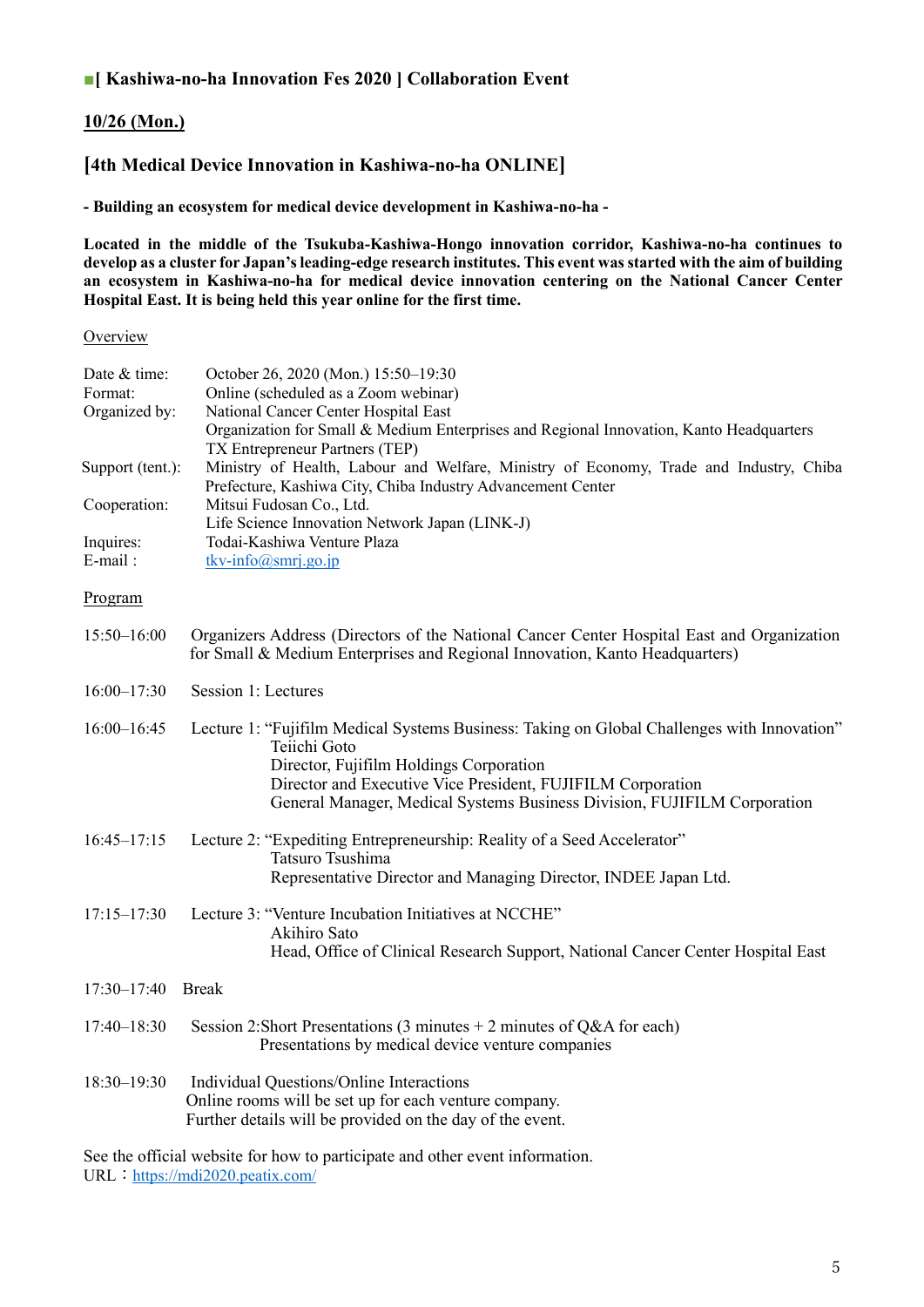#### **■ [ Kashiwa-no-ha Innovation Fes 2020 ] Collaboration Event**

#### **10/27 (Tues.) to 10/29 (Thurs.)**

#### **[Asian Entrepreneurship Award 2020 ]**

#### **The Asian Entrepreneurship Award (AEA) 2020, an innovation award for rapidly growing Asian startups, will be held online in its entirety**

Along with presentations by exceptional tech startups in Asia, the event will feature business-matching sessions to provide the opportunity for participating startups to hold individual sales talks aimed at collaborations with Japanese companies, as well as meet-and-greet events for expanding networks between startups and other participants. The event will give participants the opportunity to learn about the business ideas of overseas startups and to initiate cooperation and collaboration that is normally difficult to realize. Anyone with an interest in open innovation with startups is encouraged to participate.

#### **Overview**

| Dates: | October 27, 2020 (Tues.) to October 29, 2020 (Thurs.), 3 days |  |
|--------|---------------------------------------------------------------|--|
|        | $15:00-19:00$ (some programs starting at 13:00)               |  |

Format: Online

- Participation URLs: <https://aea.events/j/> (Japanese) <https://aea.events/e/> (English)
- Host: Asian Entrepreneurship Award Steering



Co-hosts: Division of University Corporate Relations, The University of Tokyo Mitsui Fudosan Co., Ltd. TX Entrepreneur Partners General Incorporated Association (TEP) The Japan Academic Society for Ventures and Entrepreneurs (JASVE) Japan External Trade Organization (JETRO)

#### Program

| DAY1: | Opening Ceremony (15:00-16:20)                        |
|-------|-------------------------------------------------------|
| DAY2: | Semi-Final Session (12:50-15:30)                      |
|       | Lecture $(15:30-16:00)$                               |
| DAY3: | Announcement of Companies in the Finals (14:30–14:40) |
|       | Final Session $(14:40-17:30)$                         |
|       | Special Lecture $(17:45-18:55)$                       |
|       | Announcement of Final Results (19:00–19:30)           |
|       | Closing Ceremony $(19:30-19:35)$                      |

\*See the official website for how to participate and other event information.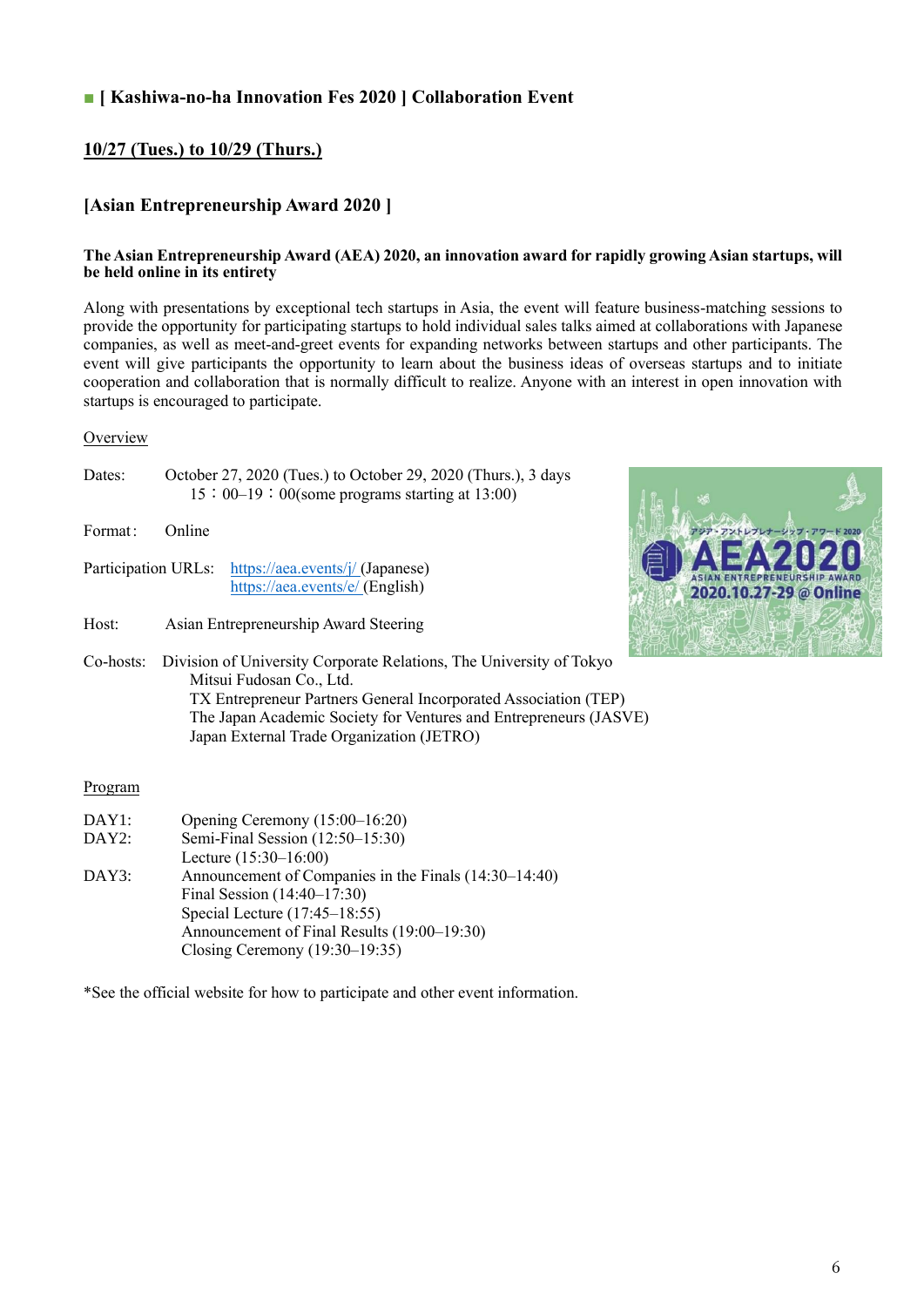#### ■ **[ Kashiwa-no-ha Innovation Fes 2020 ] Collaboration Event**

#### **11/3 (Tues., holiday)**

#### **[ AIST Kashiwa Center Opened to Public ]**

The National Institute of Advanced Industrial Science and Technology (AIST) Kashiwa Center will be open to the public this year in the form of an online event. The event plans to host an online lecture by Center Director Mochimaru of the Human Augmentation Research Center, an online workshop providing an experience of the Design School for Science in Society, a virtual tour of AIST, Kashiwa Center and an introduction of the activities of Kashiwa-no-ha citizen advisors. We look forward to your visit.

Sponsor: National Institute of Advanced Industrial Science and Technology Kashiwa Center URL: <https://www.aist.go.jp/kashiwa/ja/ippankokai/ippankokai2020.html> Dates & times:

10/26 (Mon.) – 11/2 (Mon.): Pre-Open (virtual tour only, 17:00–22:00)

11/3 (Tues., holiday): Online Lecture (10:00–11:00), Virtual Tour (10:00–17:00)

Online Lecture:

10:00-10:30 "Human Augmentation Technology to Enable Everyone to Live an Active Life" Masaaki Mochimaru Director, Human Augmentation Research Center

10:30-11:00 "For R&D via Co-Creation with Citizens: 1 Year of Kashiwa-no-ha Citizen Advisor Activities"

Kentaro Watanabe, Lead Researcher, Human Augmentation Research Center

#### **[ Kashiwanoha Challenge Fes Yacchare 2020]**

#### **Leading Challenger Talk Event**

Just try! It's perfectly fine to fail. Learning from failure is fun, and kind of cool too—the Yacchare 2020 event cheers for people who take on challenges, who pursue curiosity and what's cool. A discussion between leading challengers will be broadcast live. We will consider what it means to learn from challenges based on stories from these challengers on challenges they conducted over 100 days toward their goals.

Sponsor: Kashiwanoha Challenge Fes Yacchare 2020 Executive Committee

URL: <https://yachallenge100days.wordpress.com/>

11:00-12:00 Kashiwanoha Challenge Fes Yacchare 2020 Leading Challenger Discussion

#### **[ Superhuman Sports Grand Challenge]**

The Superhuman Sports Grand Challenge is an attempt to surpass human physical capabilities with superhuman manmachine technologies that are worn to augment the normal capabilities of the human body. Through technologies cultivated in the process of developing new "superhuman" technologies that unite human and technology, and in challenging various records, the event aims to contribute to the creation of a future society that helps people, augments their potential and enables them to overcome bodily restrictions. The event this year will feature challenges in the following three areas: Super SPRINT Challenge (augmenting running ability), Super PHYSICAL Challenge (augmenting bodily strength and dexterity), and Super SENSE Challenge (augmenting spatial recognition).

Sponsor: Superhuman Sports Society

URL: <http://superhuman-sports.org/news/events>

15:00-17:00 Introduce Superhuman Sports Grand Challenge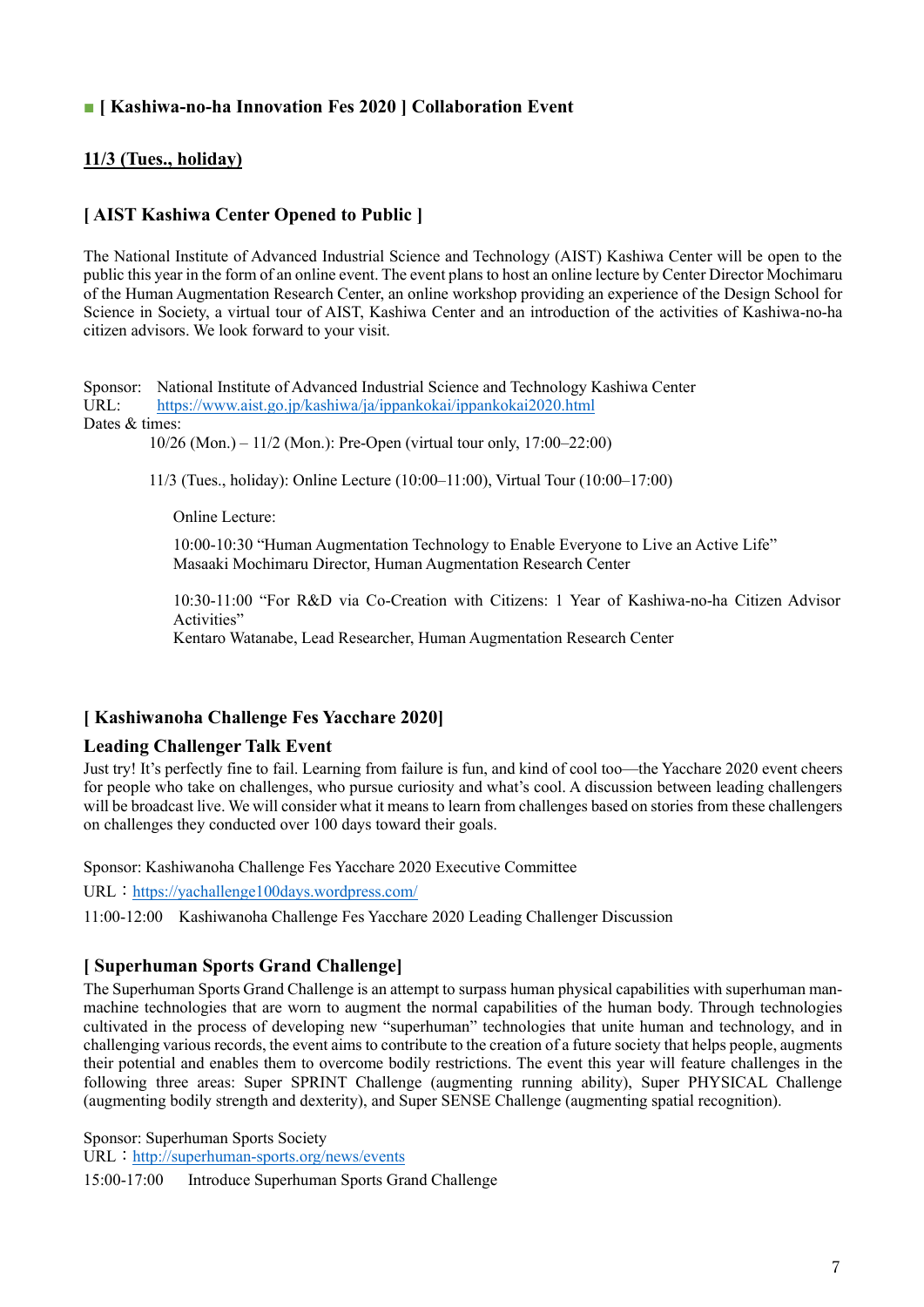#### **□ About Kashiwa-no-ha Smart City**

In the Kashiwa-no-ha area, which centers on Kashiwanoha-campus Station, urban development is being promoted through public-private-academic partnerships on the three pillars of Kashiwa Center (coexistence with the environment, promoting health and longevity, and fostering new industries) to realize a Kashiwa-no-ha Smart City that provides solutions to urban issues. The Kashiwanoha IoT Business Co-Creation Lab was established in June 2018 to promote and utilize IoT and create business opportunities related to IoT. It accepts trial testing projects at the stage of societal integration for new products and services from private-sector companies and other organizations in the Kashiwa-no-ha area. It has planned and conducted over 10 trial tests to date, starting with Innovation Field KASHIWA-NO-HA, which accelerates new industry creation.

Creating a platform for trial testing for the city overall will create new industries and innovation from Kashiwa-noha Smart City. In addition, in the Kashiwa-no-ha area, the Kashiwa-no-ha Smart City Consortium, led by Mitsui Fudosan, Kashiwa City and others, was formed this year and has been selected as a smart city model project by the Ministry of Land, Infrastructure, Transport and Tourism, which is promoting smart cities that integrate AI, IoT and other new technologies and public-private data into urban development. The Kashiwa-no-ha Smart City Consortium is building a data platform that links private and public data and deploying AI, IoT and other new technologies with the goal of forming a smart compact city centering on the local station and driven by data.

Reference resource: [https://www.mitsuifudosan.co.jp/english/corporate/news/2019/0605\\_02/](https://www.mitsuifudosan.co.jp/english/corporate/news/2019/0605_02/)



#### □**About the lead organizations of the Kashiwanoha Innovation Fes Executive Committee**

#### **< Mitsui Fudosan Co., Ltd.>**

Mitsui Fudosan is developing the Kashiwa-no-ha Smart City project in the Kashiwa-no-ha Campus Station area of Kashiwa, Chiba Prefecture. The project's three main themes are "an environmentally symbiotic city," "a city of health and longevity" and "a city of new industry creation." For the third theme, Mitsui Fudosan aims to create new industries that connect people of all ages, business sectors, and nationalities in the city using venture co-creation business 31 VENTURES as a hub, and taking advantage of its extensive trade area and diverse businesses. Mitsui Fudosan and Kashiwa-no-ha Smart City have supported AEA from its launch in 2012, and will continue to build an ecosystem for generating innovation in the Kashiwa-no-ha area by bringing together startups, their supporters, and major corporations in Asia.

Website: Kashiwa-no-ha Smart City<https://www.kashiwanoha-smartcity.com/>

#### **< UDCK Town Management>**

UDCK Town Management was established in 2018 as an organization to promote area management projects, primarily management and operation of public facilities and organization of local events, in coordination with UDCK, which was established in 2006 as a center for urban development centered on international academic research and next-generation environmental initiatives through public-private-academic partnerships in the Kashiwa-no-ha area of Kashiwa City in Chiba Prefecture.

HP: <https://www.udck.jp/en/>